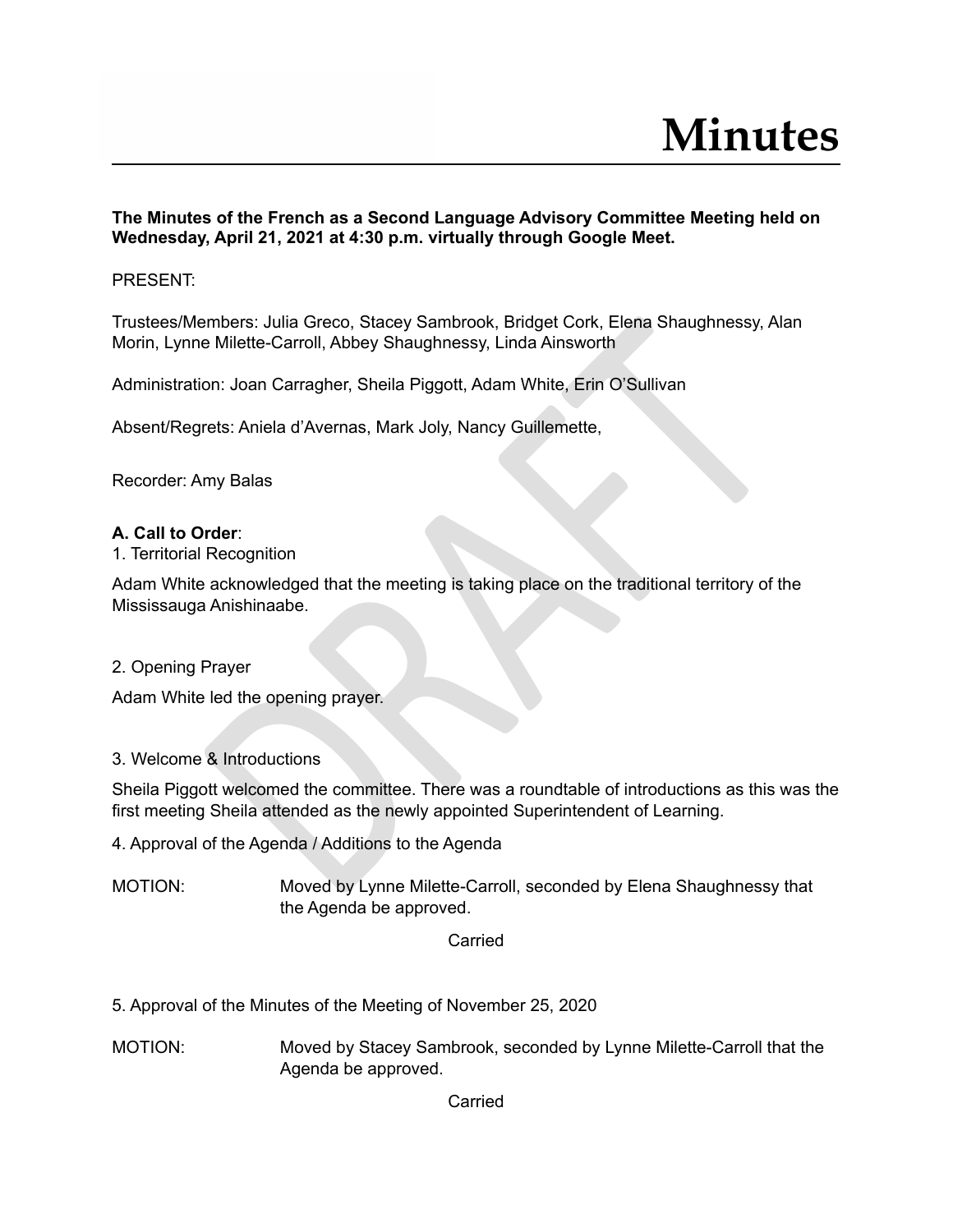#### 6. Business Arising from the Minutes

There was no business arising from the minutes.

### **B. Discussion/Presentations**:

#### 1. Highlights from 3 Year Plan Report **Adam White** Adam White

# Adam White shared the 3 year FSL plan report that he submitted to the Ministry. The report provided an overview on how well the Board has done in achieving each goal over the last 3 years. Overall the Board either reached the projected goal or showed positive improvement. The goals included increasing teacher confidence in FSL, increasing students studying French throughout the Board and setting a target for the number of students who challenged the DELF. An area that keeps evolving is continued outreach and connection to parents around French programming as well as activities taking place throughout our schools. Adam also shared that cultural funding was greatly impacted by the pandemic however he is working with the schools to find ways to use that funding.

#### 2. FSL Program Review - Thought Exchange Results Shella Piggott Sheila Piggott

## Sheila Piggott shared results of the recent thought exchange survey that was sent out to Board employees, students and parents. There were 741 participants who shared over 500 thoughts which provided the Board with great information for developing future French programming and initiatives. The committee looked at the big ideas and trends that appeared in responses.

## 2a. Committee Discussion

Lynne Milette-Carroll and Alan Morin touched on teacher collaboration and shared their recent experiences with virtual presentations from colleges/universities as well as between PVNC's secondary and elementary schools promoting French pathways.

Action Committee proposed doing more of these virtual presentations between schools to help educate and encourage French pathways. Sheila Piggott will reach out to some secondary schools to see if this would be possible over the next two months.

## 3. Strategic Priorities **Accord 2. Strategic Priorities** Joan Carragher

Joan Carragher and Erin O'Sullivan joined the committee meeting to share a high level view of the Board's developing Strategic priorities. Joan reviewed the Boards current 3 pillars; Learn, Lead, Serve and asked the committee for their thoughts and how each pillar resonates with the Boards French programming.

## **C. Information Items**: